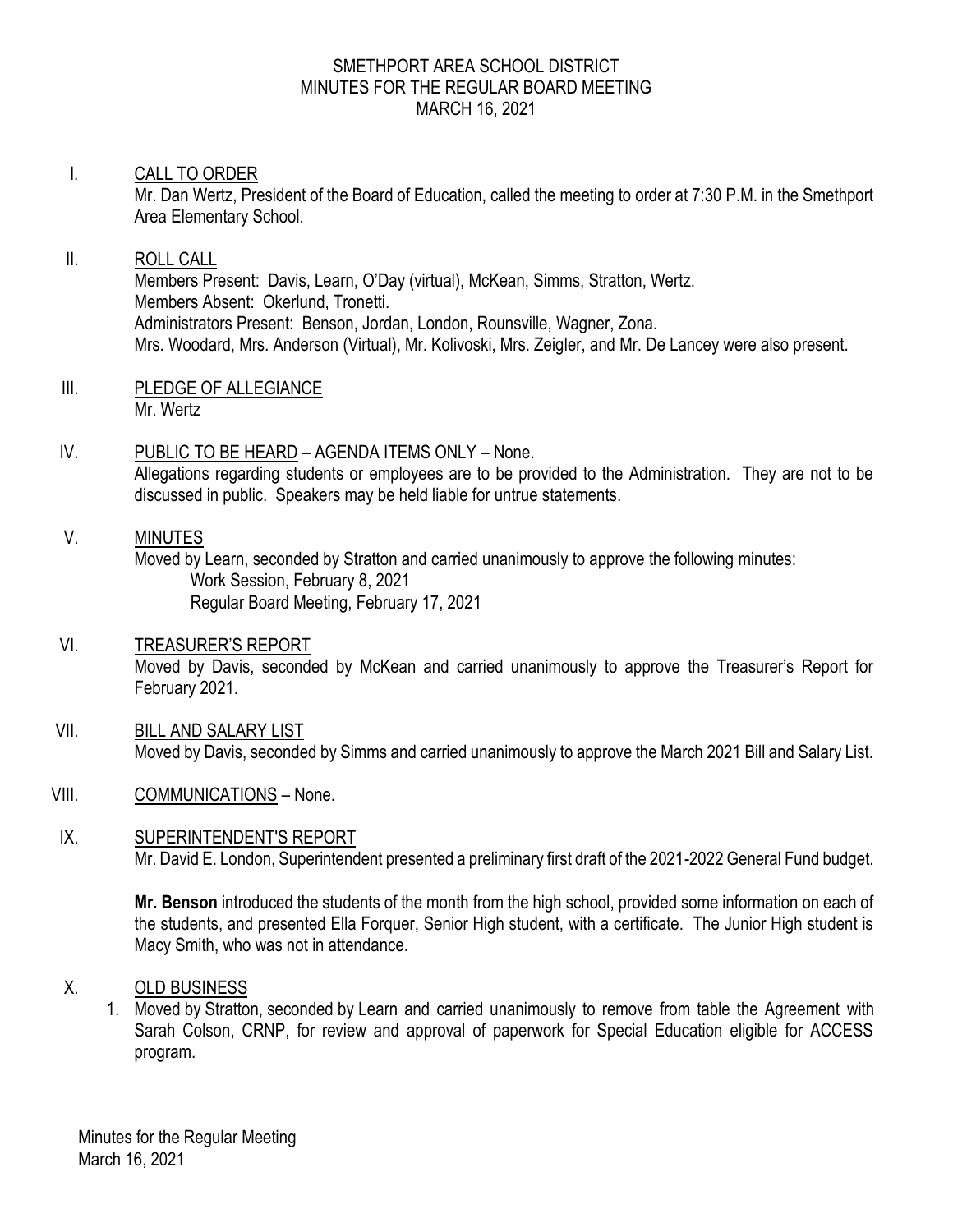# XI. NEW BUSINESS

(Any new hires under New Business are hired subject to the restriction that the hire will not be finalized unless all of the ACT 168 requirements relative to provisional employment have been met. He/She shall not be permitted to work with or have direct contact with children until all of the mandates of ACT 168 of 2014 have been compiled and the results are determined to be satisfactory to the District).

- 1. Moved by Learn, seconded by Simms and carried unanimously to approve an Agreement with UPMC Cole, for review and approval of paperwork through Sarah Colson, CRNP, for Special Education students eligible for ACCESS program.
- 2. Moved by Davis, seconded by Learn to renew VLN Partners as a Cyber School resource for the 2021-22 school year. Vote was 6-0 against renewal; Motion Failed.
- 3. Moved by Stratton, seconded by McKean and carried unanimously to approve the healthcare insurance premium deposit rate increase of 13% for the 2021-22 fiscal year.
- 4. Moved by McKean, seconded by Stratton and carried unanimously to approve the following Fall Sports Coaching Supplemental positions for the 2021-22 school year: *The following stipulations shall apply to all supplemental positions and hires for the summer of 2021 and the 2021-2022 School Year. If the temporary work position, extra hours, season or*  activity is not completed, these positions will be paid on a pro-rated basis from the first date of student-involved activities/work until *the end of the activity/work. SASD will consider any future guidance on supplemental pay that clarifies an appropriate direction related to paying supplemental positions for activities not completed.*

- 5. Moved by Learn, seconded by Simms and carried unanimously to approve a Collective Bargaining Agreement with Smethport Area Educational Support Professionals Association for the period July 1, 2021 to June 30, 2024 (21/22, 22/23, & 23/24).
- 6. Moved by Davis, seconded by McKean and carried unanimously to approve a MOU with Smethport Area Educational Support Professionals Association regarding the part-time status of Cafeteria Staff and extra hours for cleaning.
- 7. Moved by Learn, seconded by Stratton and carried unanimously to appoint Jeff Wagner as Board Secretary as of March 20, 2021, to conclude Mrs. Jordan's 4 yr term, at an annual stipend of \$1,000, pro-rated through June 30, 2021.
- 8. Moved by McKean, seconded by Davis and carried unanimously to approve an early dismissal on April 1, 2021, if the Student Govt. Canned Food Drive reaches its goal.

#### Page 2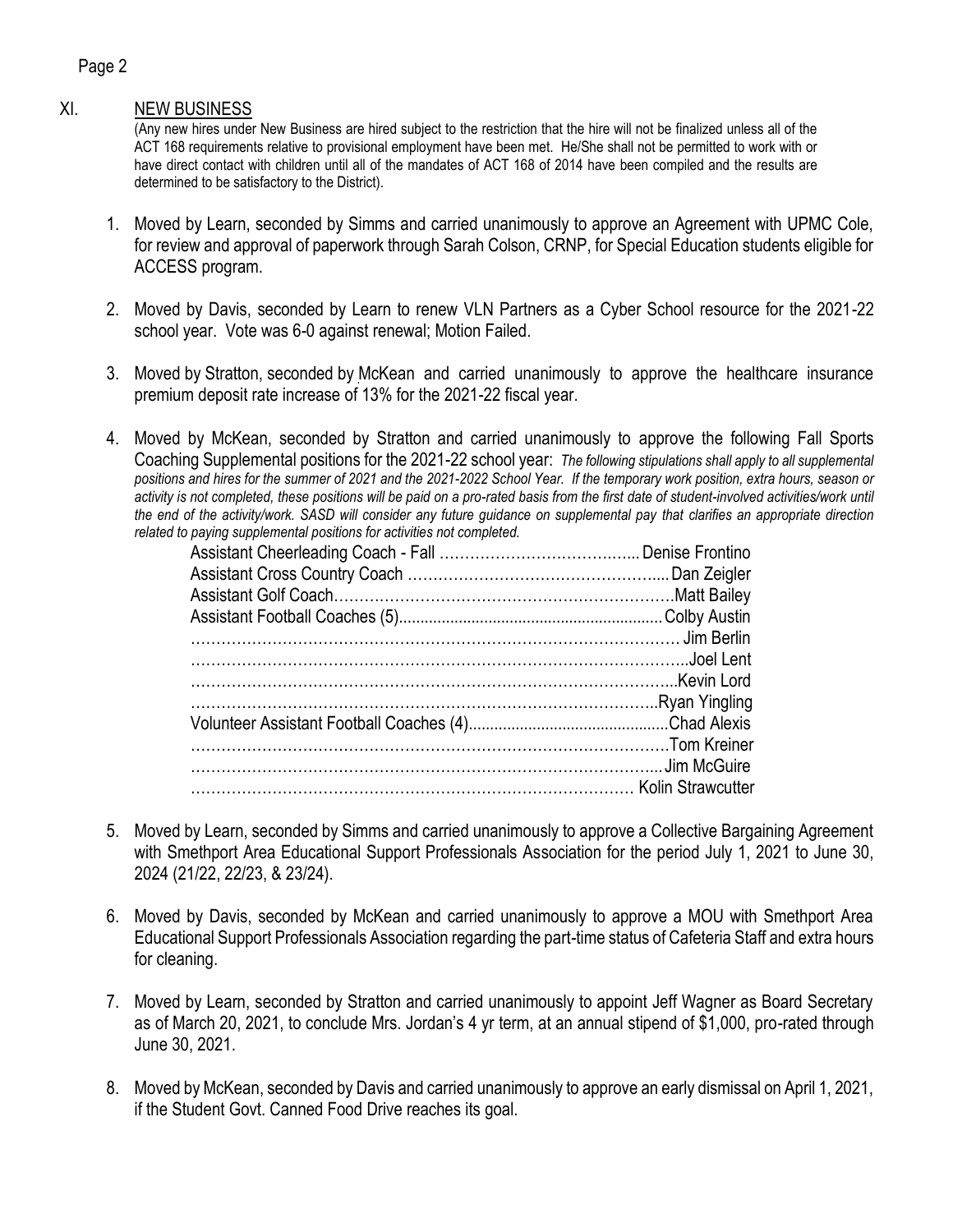Minutes for the Regular Meeting March 16, 2021 Page 3

- 9. Moved by Stratton, seconded by Davis and carried unanimously to approve a Resolution regarding Cyber Charter School Funding Reform.
- 10. Moved by Stratton, seconded by Simms and carried unanimously to approve the following addition(s) to the Substitute Teacher list for the 2020-21 school year (pending proper paperwork): Mindi Carly, Port Allegany, English 7-12 Tarah Rounsville, Smethport, Elem K-6 Cheyenne Wilson, Coudersport, English 7-12
- 11. Moved by Davis, seconded by McKean and carried unanimously to approve a High School Summer School Program to run from June 14 – July 1, 2021, Mondays thru Thursdays.
- 12. Moved by Simms, seconded by Stratton and carried 6-0 with one abstention (Davis) and two absent (Okerlund, Tronetti), to approve a Contract and Board Resolution with SHIU9 for Emotional Support Services for the 2021- 22 school year.
- 13. Moved by Learn, seconded by McKean and carried unanimously to approve a transfer from the surplus balance for the year ended June 30, 2020 of \$550,000 to the Capital Projects Fund.
- 14. Moved by Stratton, seconded by Davis and carried unanimously to approve a transfer from the surplus balance for the year ended June 30, 2020 of \$270,000 to the PSERS Designated Committed Fund Balance.
- 15. Moved by Davis, seconded by Simms and carried unanimously to approve two (2) \$500 Wolfinger Family Fund Grants provided by the Cattaraugus Region Community Foundation for a total of \$1,000.
- 16. Moved by Learn, seconded by Stratton and carried unanimously to approve a Letter of Resignation from Brian Henry as a Temporary Full-time Substitute Aide effective March 5, 2021.
- 17. Moved by McKean, seconded by Stratton and carried unanimously to allow Administration to appoint a Temporary Full-time Substitute Aide, as they deem necessary, with subsequent approval in April.
- 18. Moved by Learn, seconded by Simms and carried unanimously to approve an Agreement with The Guidance Center for Project RAPPORT program services from July 1, 2021 to June 30, 2022.
- 19. Moved by Stratton, seconded by McKean and carried unanimously to approve Kathleen Pearson as the only bidder on the 2002 Commercial Refrigerator in the amount of \$ 302.50.

#### **INFORMATION ITEMS:**

- ⮚ Eric Petrazzio, McClure Co., GESA Project report possible second phase project ideas on 3/8/2021
- ⮚ Preliminary Budget Presentation on 3/16/21
- ⮚ SASD 21/22 Supervision Plan and Asst. Principal Position & Discussion on 3/16/21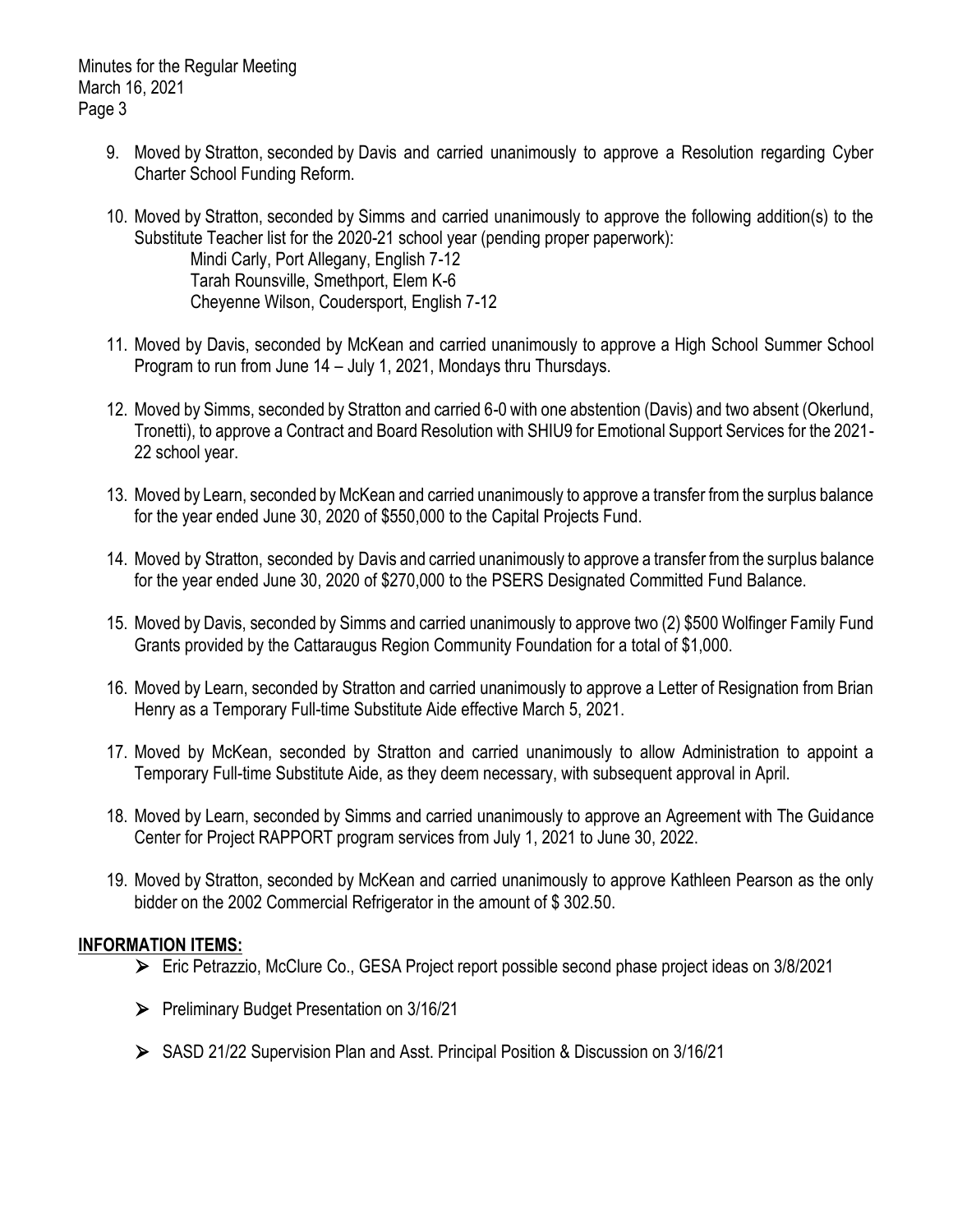Agenda for the Regular Meeting March 16, 2021 Page 4

#### **COMMENDATIONS:**

- $\triangleright$  Congratulations to the following Student of the Month Ella Forquer, Sr. High and Macy Smith, Jr. High.
- ► Smethport DECA Club had 14 students qualify to compete in various events at the State Conference on February  $17<sup>th</sup> - 19<sup>th</sup>$ , 2021. The following students placed in the top ten in the state of Pennsylvania in his/her chosen category:
	- Chase Burdick  $\sim$  Placed 8<sup>th</sup> in Accounting Applications
	- $\bullet$  Jordan Pavlock ~ Placed 5<sup>th</sup> in Personal Financial Literacy. (If any of the top four placeholders decide not to compete, Jordan will move up to compete on the National Level.)
	- Kaylee Swanson ~ Placed  $2^{nd}$  in Female Business Model. (This is a state-only event, no nationals.)
- $\triangleright$  Regional Band and Regional Choir will be announced mid-March.
- ▶ Congratulations to Braedon Johnson who won the 126-pound Wrestling District Title in Clearfield during the District IX AA Wrestling Championships. Braedon pinned Brockway's Mark Palmer in 3:34 sec. Port Allegany finished second in team standings at the competition.
- $\triangleright$  Congratulations to the Boys' Basketball team who has qualified for the first round of the AA District Playoffs. The 7<sup>th</sup> seed Hubbers will travel to 2<sup>nd</sup> seed Coudersport on March 9, 2021. Unfortunately, the Hubs lost to Coudy and the team finished their regular season with a 9-9 record and consists of: John Adamoski, Chase Burdick, Brandon Higley, Tyler Howes, Richie McDowell, Trent Neff, Matt Nolte, Alex Ognen, Jordan Pavlock, Layne Shall, and Devin Williams.
- ► **Future City:** The Future City competition is an innovative award winning program that challenges 6<sup>th</sup>, 7<sup>th</sup>, and  $8<sup>th</sup>$  grade students to better understand practical applications of mathematical and scientific principles by creating a city of the future and solving its problems. This year's challenge, *Living on the Moon*, asked teams to design a futuristic lunar city and provide examples of how the city uses two Moon resources to keep its residents safe and healthy.

Participating Students:

- Mara Ours
- Haydn Riekofsky
- Joseph (Jack) Sherry
- Fisher Szuba
- Engineer Mentor: Kevryn Boser-Dixon from the American Refinery Group in Bradford

#### **The students won a special award: Best Power Supply System**

- ⮚ **Mock Trial:** The virtual competition, sponsored by the Young Lawyers Division of the Pennsylvania Bar Association (PBA YLD), bestows upon high school students firsthand experience with the American judicial system. There were 8 trials on Tuesday, February 23rd. The top four teams advanced to the playoff rounds which were held on Monday, March 1, 2021. The Mock Trial team won both of their trials in the district rounds held on Tuesday, February 23rd putting us as the top seed. For the semifinals we competed against Saint Marys and unfortunately we lost by a split decision.
	- **Attorney Advisors:** Mr. Tony Alfieri and Miss Stephanie Smith